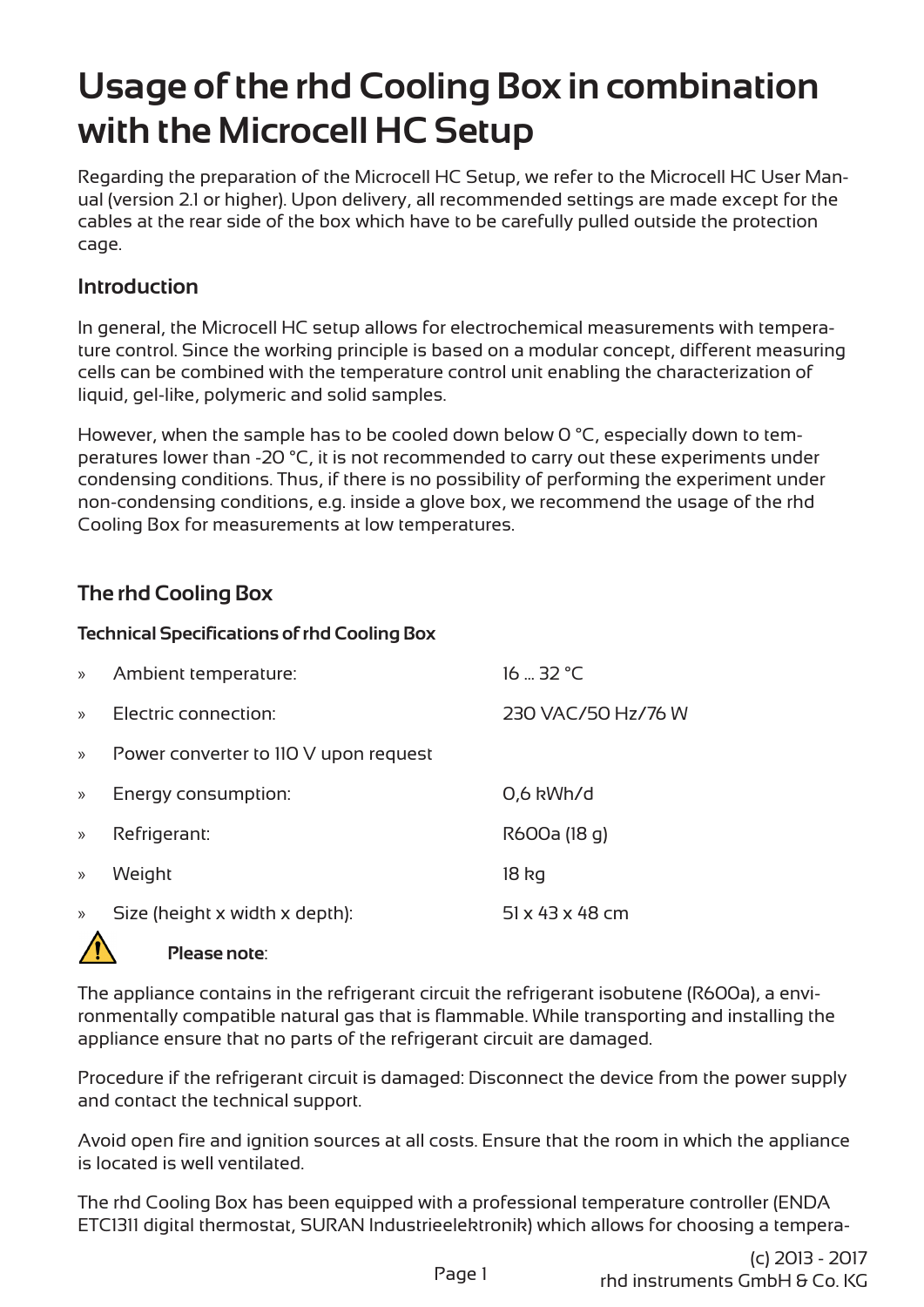ture set point ranging from 0 °C to 20 °C.



#### **Please note:**

Do not use the device in locations subject to corrosive and flammable gases.

For cleaning the device, solvents (thinner, benzene, acid etc.) or corrosive materials must not be used.

Furthermore, four BNC cables for connecting the electrodes and one cable for connecting the Microcell HC base with the rhd instruments temperature controller have been installed. To guarantee for a fixed position of the Microcell HC setup, a baseplate has been designed allowing for two different positions of the setup during the operation.

## **Installation of the rhd Cooling Box**



**Please note:**

The rhd Cooling Box is suitable for measurements using the Microcell HC setup at low temperatures, especially at temperatures lower than 0 °C. For series measurements at temperatures > 0 °C only, we recommend to use the Microcell HC setup outside the rhd Cooling Box.

In case of any other unsupported use of the rhd Cooling Box as well as any mechanical and/ or electronic modifications of the rhd Cooling Box made by non-authorized staff the guarantee will be expired and liability of rhd instruments GmbH & Co. KG will be excluded.

### **Positioning**

The rhd Cooling Box should be located in a well-ventilated and dry room. Sufficient air circulation must be guaranteed. Regarding the back side and the right as well as left side of the box, position it at least 200 mm away from the wall, and furthermore a space of 300 mm must be left at the top. If you wish to place the box on a carpet, ensure that you use a solid and smooth base.

The rhd Cooling Box must not be exposed to direct solar radiation.

The rhd Cooling Box must not stand on heating elements, next to a stove or other heat sources (except the rhd instruments temperature controller).

The rhd Cooling Box must be positioned so that the mains plug is accessible.

The rhd Cooling Box may only stand in a location where the ambient temperature corresponds to the climate classification for which the box is designed (in this case: 16 to 32 °C).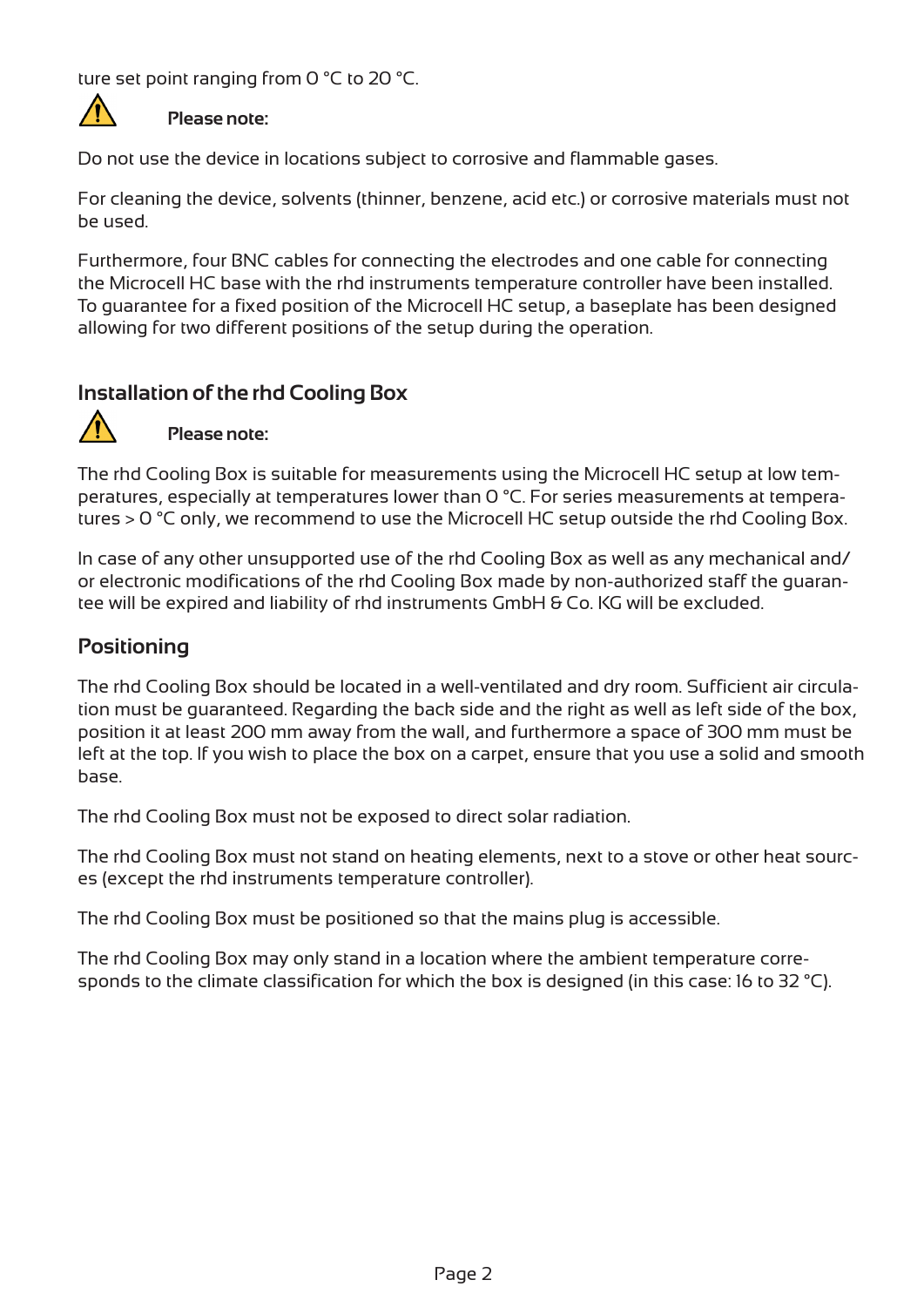# **Getting started**



#### **Please note:**

It is imperative that the box be earthed according to the directions. For this purpose the plug of the connecting cable is provided with the appropriate contact.

Call a specialist electrician if the plug does not fit into the socket. Do not try to force the plug into the socket.

If you disconnect the box from the mains supply, or if a power cut occurs: wait for 5 minutes before you restart the box.

High room temperatures (such as e.g. on hot summer days) and a cold temperature setting can lead to continuous refrigerator operation. The reason for this is that the compressor has to run continuously in order to maintain the low temperature in the box. The box is not able to defrost automatically because this is only possible when the compressor is not running. Therefore, a thick layer of frost or ice may form on the rear interior wall.

For carrying out experiments under temperature control using the Microcell HC + rhd Cooling Box unit, please follow the instructions given below:

- » Load the measuring cell with your sample and connect the measuring cell to the Microcell HC base.
- » Transfer the prepared measuring setup into the rhd Cooling Box. Connect the BNC cables to the electrodes (see Microcell HC User Manual version 2.1 or higher). Connect the cell cable to the rhd temperature controller placed outside the rhd Cooling Box. Check if the sample temperature is indicated at the Eurotherm display.
- » Set the temperature of the rhd Cooling Box to 2 °C by pressing the buttons at the front panel (see ENDA ETC1311 digital thermostat manual). Close the door of the rhd cooling box and wait until the temperature set point has been reached.
- » If a series of measurements should be performed, we recommend a steady operation of the cooling box.
- » If very low sample temperatures should be reached, we recommend to let the cell as well as the box cool down for at least 1 hour before the measurement starts.
- » Start the measurement.

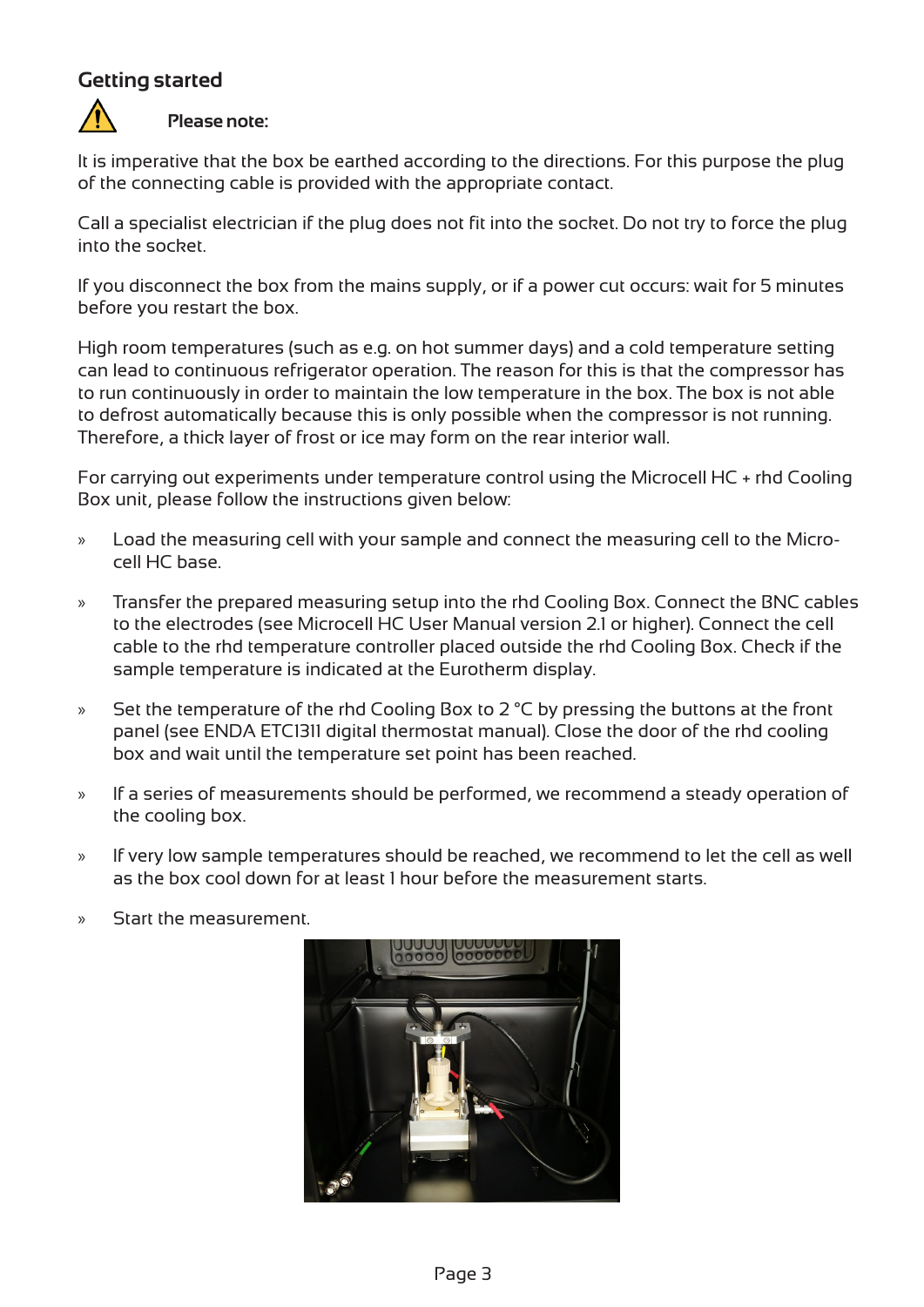# **Long-time measurements at low temperatures: Using a further stage**

For several studies, it might be necessary to hold your sample and thus also the measuring cell at temperatures lower than -30 °C for a time interval longer than 30 minutes. If you use a rhd Cooling Box, you will notice that within this time interval the temperature of the rhd Cooling Box will increase to a maximum value of 15 °C due to the heat dissipation at the hot side of the Peltier element. Since the maximum temperature difference ∆T between the cold and hot side of this high performance Peltier element is 60 °C, the lowest reachable temperature is -45 °C. However, ∆T also depends on the actual temperature of the Peltier element which is the reason why only values close to -35 °C can be reached in this case. To overcome this obstacle, this chapter shows you how to remodel the Cooling Box using the additional stage to be able to work at temperatures even lower than -40 °C for longer time spans.



#### **Please note:**

The additional stage comes with a double-sided tape fixed at the bottom of the stage. If you do not want to fix the stage to the box, please do not remove the protective sheet.

Please follow the instructions given below for performing measurements using the rhd Cooling Box equipped with an additional stage:

- » Turn the stage and make sure that the protective sheet of the tape points to the bottom of the Cooling Box.
- » Let the platform slowly slip into the guiding rail of the Cooling Box while pushing it slightly against the upper edge of the guiding rail.
- » Feed the cables through the recess of the stage.
- » Prepare the measuring cell and the Microcell HC cell stand outside the rhd Cooling Box.
- » Transfer the cell stand equipped with the measuring cell into the Cooling Box. Connect the BNC cables to the electrodes (see Microcell HC User Manual version 2.1 or higher). Connect the cell cable to the rhd temperature controller placed outside the rhd Cooling Box. Check if the sample temperature is indicated at the Eurotherm display.



- » Set the temperature of the rhd Cooling Box to 2 °C by pressing the buttons at the front panel (see ENDA ETC1311 digital thermostat manual). Close the door of the rhd cooling box and wait until the temperature set point has been reached.
- » If a series of measurements should be performed, we recommend a steady operation of the cooling box.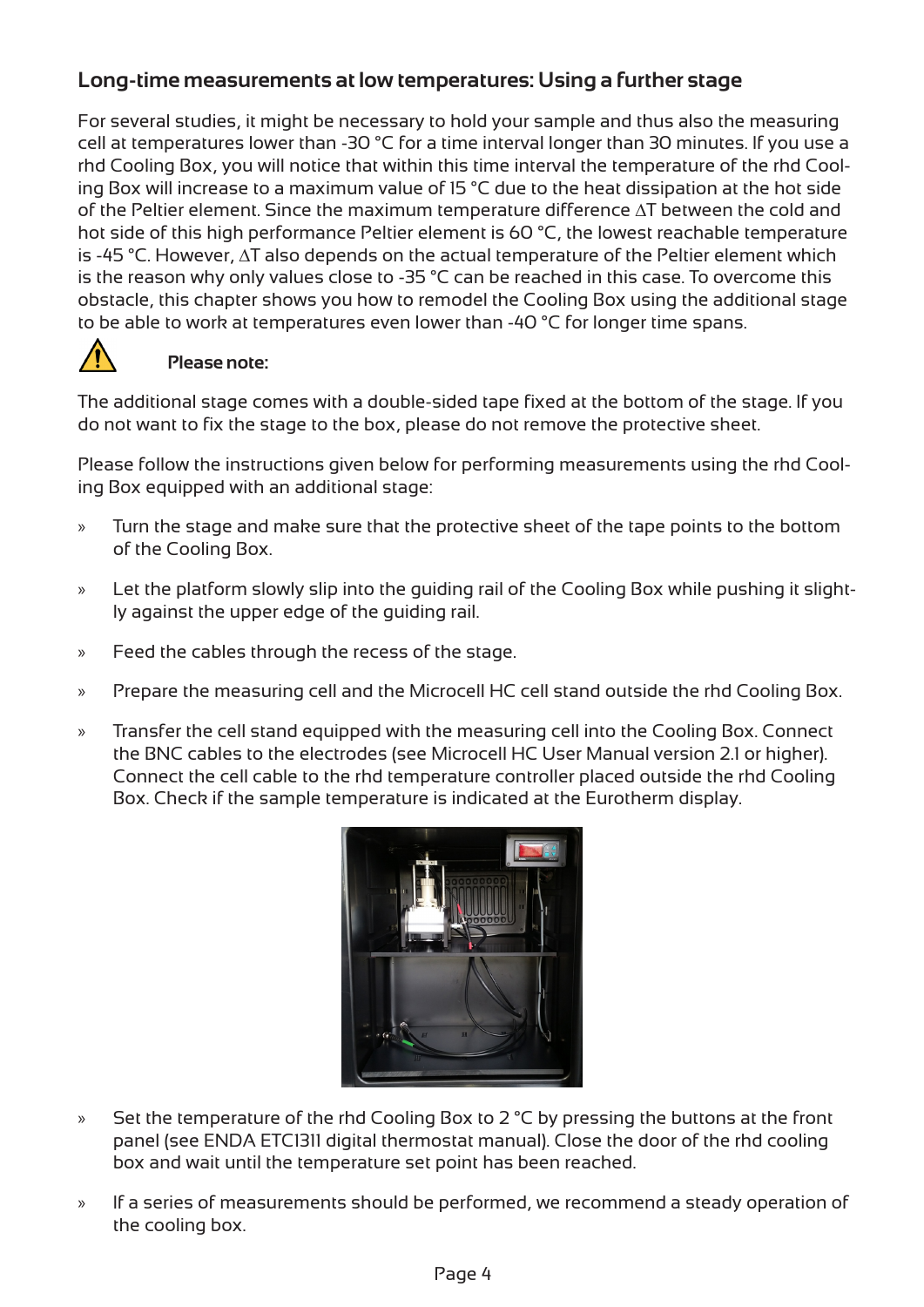- » If very low sample temperatures should be reached, we recommend to let the cell as well as the box cool down for at least 1 hour before the measurement starts.
- » Start the measurement.



#### **Please note:**

Ideally before carrying out the first measurement, let the cell stand be cooled down inside the rhd Cooling Box for at least one hour.

Lower temperatures can now be reached over a longer time span since the setup is placed closer to the evaporator and the heat produced by the Peltier element can be deduced more effectively.



#### **Please note:**

If you should decide to fix the stage by removing the protective sheet from the tape, you could still place the Microcell HC cell stand at the baseplate. However for doing so, we recommend to move the baseplate a little bit to the front. Place the Microcell HC setup in the cavities and push the baseplate together with the setup to its original position, see picture below.

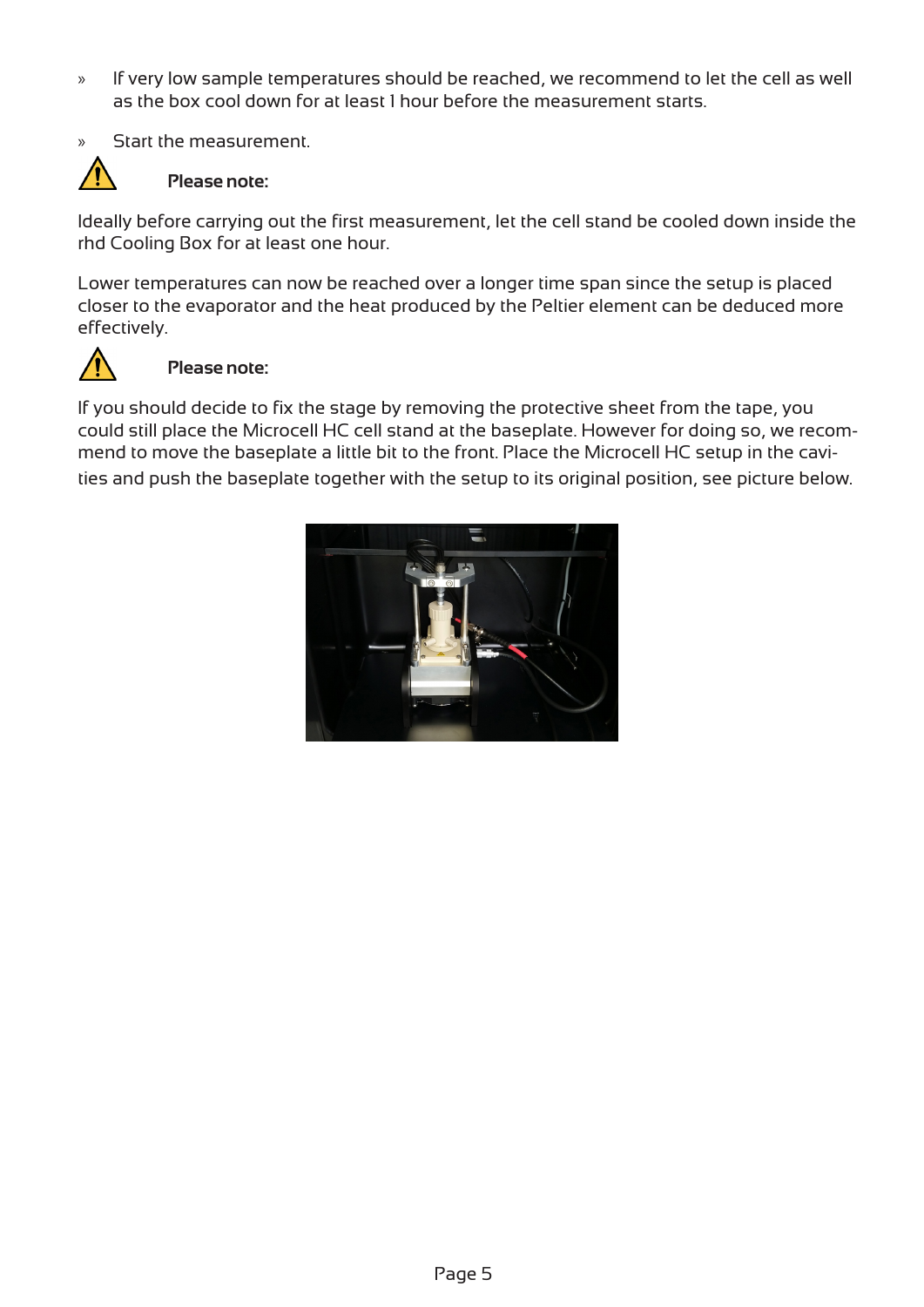# **Contact and Technical Support**

For any questions with regard to our products, orders, or request for repairs please contact rhd instruments:

info@rhd-instruments.com

Phone: +49 6151 8707187

Fax: +49 6151 8707189

Web: http://www.rhd-instruments.com

rhd instruments GmbH & Co. KG

Otto-Hesse-Straße 19 / T3

64293 Darmstadt

Germany

Sitz der Gesellschaft: Darmstadt

Amtsgericht Marburg HRA 85824

WEEE-Reg.-Nr. DE 54715752

Haftende Gesellschafterin: rhd instruments Verwaltungs GmbH (Sitz: Marburg, Amtsgericht Darmstadt HRB 96374)

Geschäftsführer: Dr. Benedikt Huber und Dr. Marcel Drüschler